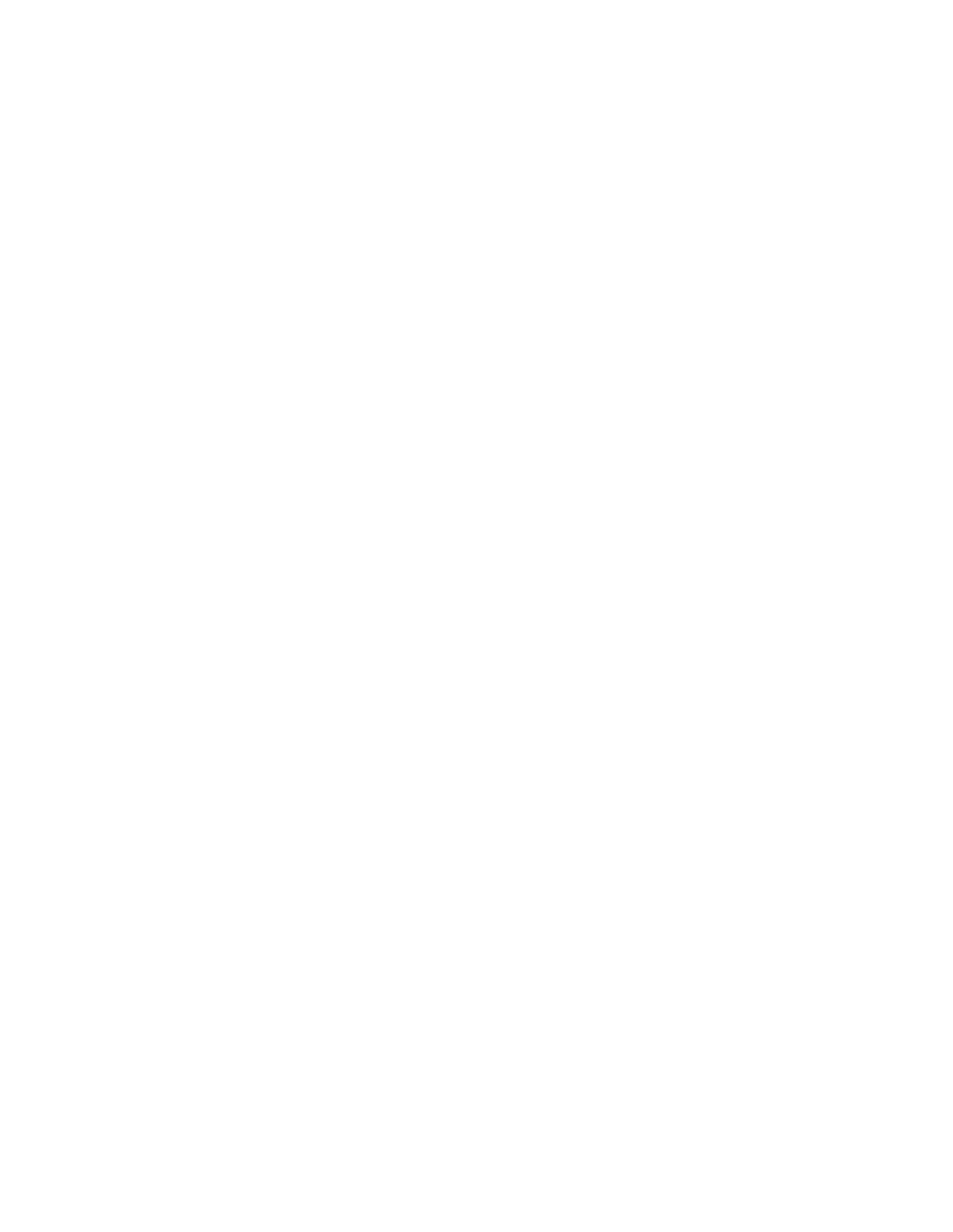# PROVINCE OF QUEBEC VILLAGE OF SENNEVILLE

BY-LAW Nº 440

# BY-LAW CONCERNING MINOR EXEMPTIONS

NOTICE OF MOTION: MAY 27, 2013 ADOPTION: JULY 2, 2013 COMING INTO FORCE: AUGUST 21, 2013

| <b>By-Law Modifications</b> |                          |  |  |  |
|-----------------------------|--------------------------|--|--|--|
| By-law number               | <b>Coming into force</b> |  |  |  |
|                             |                          |  |  |  |
|                             |                          |  |  |  |
|                             |                          |  |  |  |
|                             |                          |  |  |  |
|                             |                          |  |  |  |
|                             |                          |  |  |  |

**THE MUNICIPAL COUNCIL DECREES THE FOLLOWING:**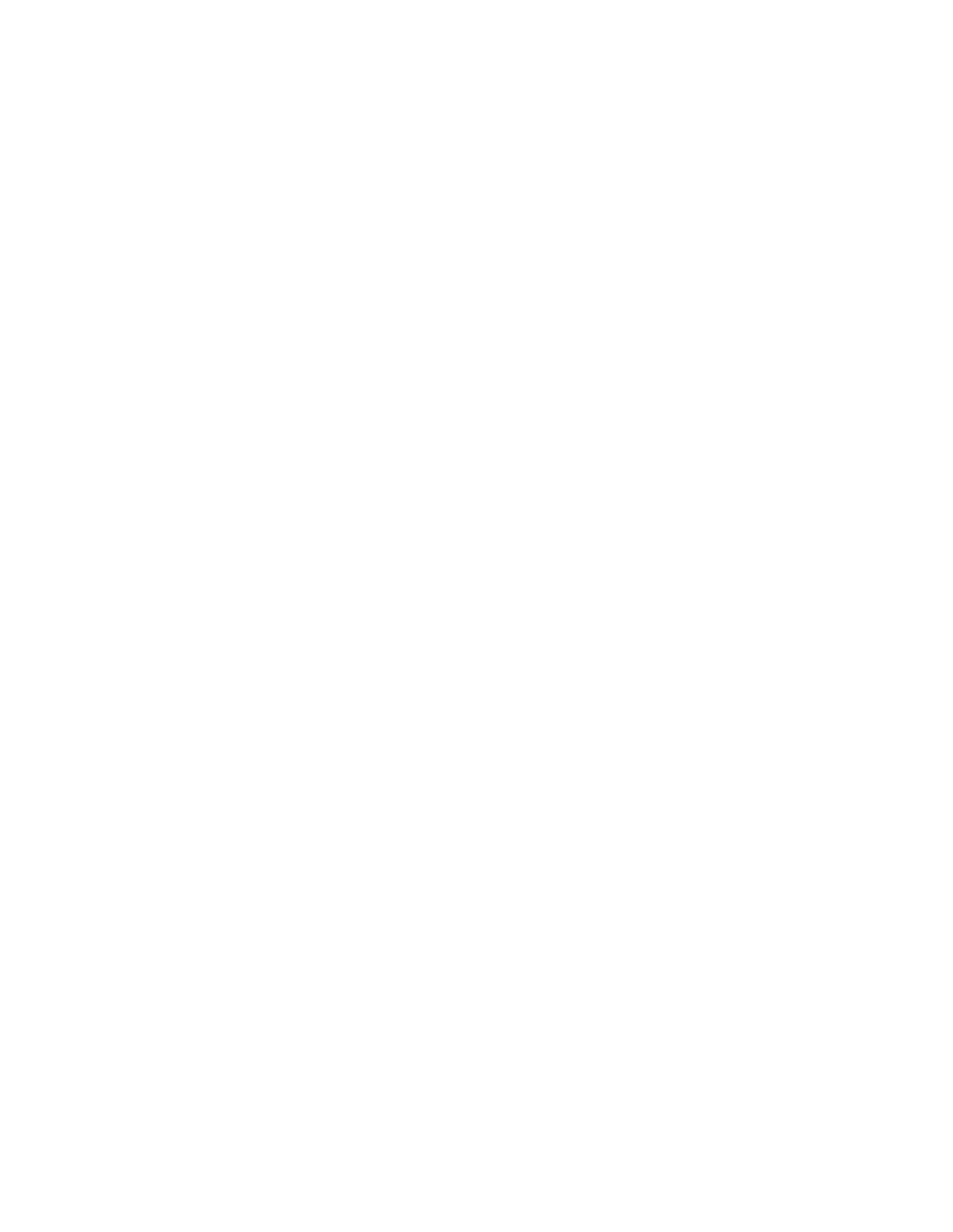

# **BY - L A W C O N C E R N I N G MI N O R EX E M P T I O N S N <sup>O</sup> 4 4 0**

**TABLE OF CONTENTS**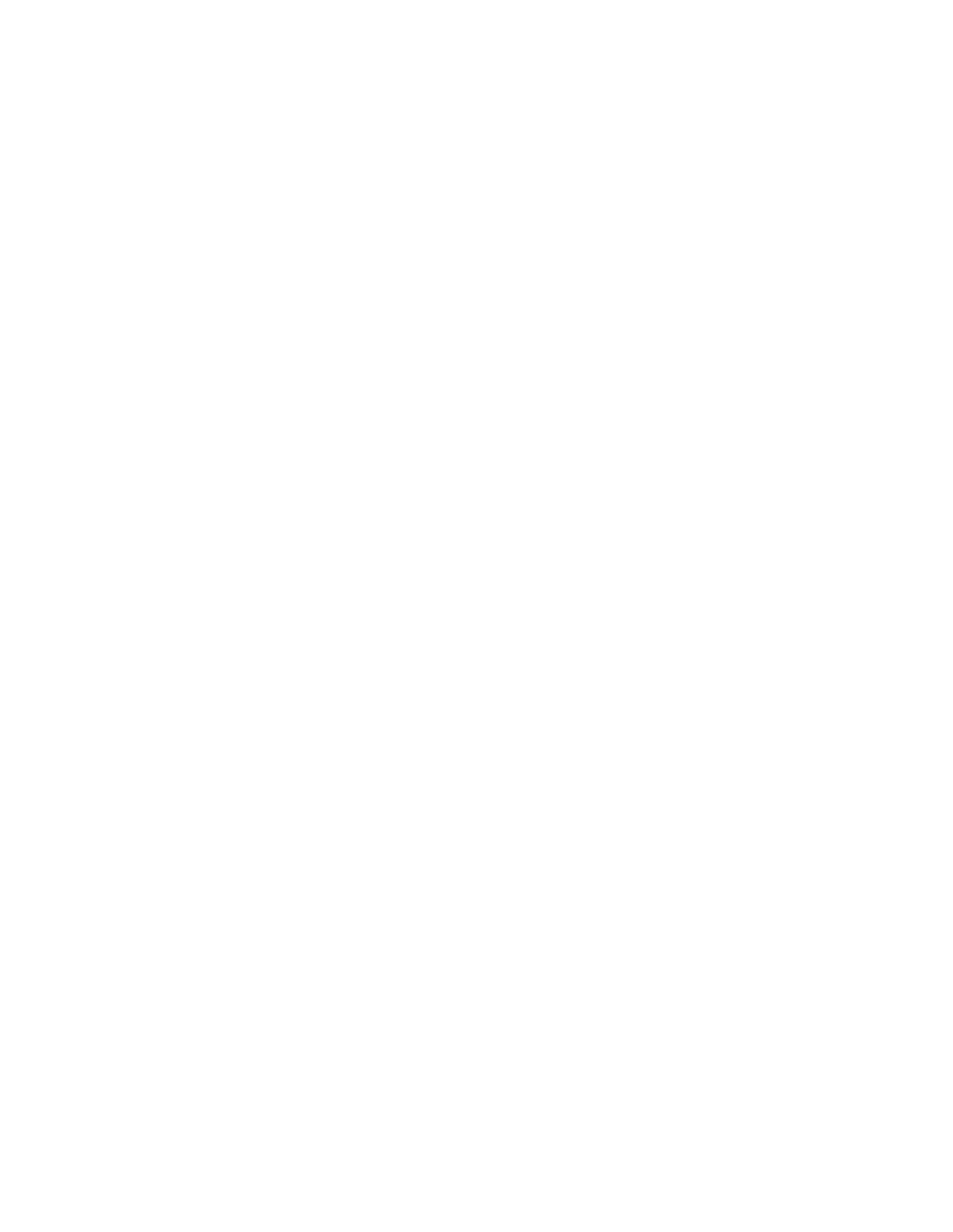# TABLE OF CONTENTS

# **TABLE OF CONTENTS**

| Division 1.1:                                                                                               |                                                                                      |  |
|-------------------------------------------------------------------------------------------------------------|--------------------------------------------------------------------------------------|--|
| 1.1.1<br>1.1.2<br>1.1.3<br>1.1.4<br>1.1.5                                                                   |                                                                                      |  |
| Division 1.2:                                                                                               |                                                                                      |  |
| 1.2.1<br>1.2.2<br>1.2.3                                                                                     |                                                                                      |  |
| Division 1.3:                                                                                               |                                                                                      |  |
| 1.3.1<br>1.3.2<br>1.3.3                                                                                     |                                                                                      |  |
|                                                                                                             | CHAPTER 2: Provisions Relating to the Eligibility and Processing of an Application 7 |  |
| Division 2.1:                                                                                               |                                                                                      |  |
| 2.1.1<br>2.1.2<br>2.1.3<br>2.1.4<br>2.1.5<br>2.1.6                                                          | Provisions of the Subdivision By-Law qualifying for a minor exemption 9              |  |
| Division 2.2:                                                                                               |                                                                                      |  |
| 2.2.1<br>2.2.2<br>2.2.3<br>2.2.4<br>2.2.5<br>2.2.6<br>2.2.7<br>2.2.8<br>2.2.9<br>2.2.10<br>2.2.11<br>2.2.12 |                                                                                      |  |
|                                                                                                             |                                                                                      |  |
| Division 3.1                                                                                                |                                                                                      |  |
| 3.1.1                                                                                                       |                                                                                      |  |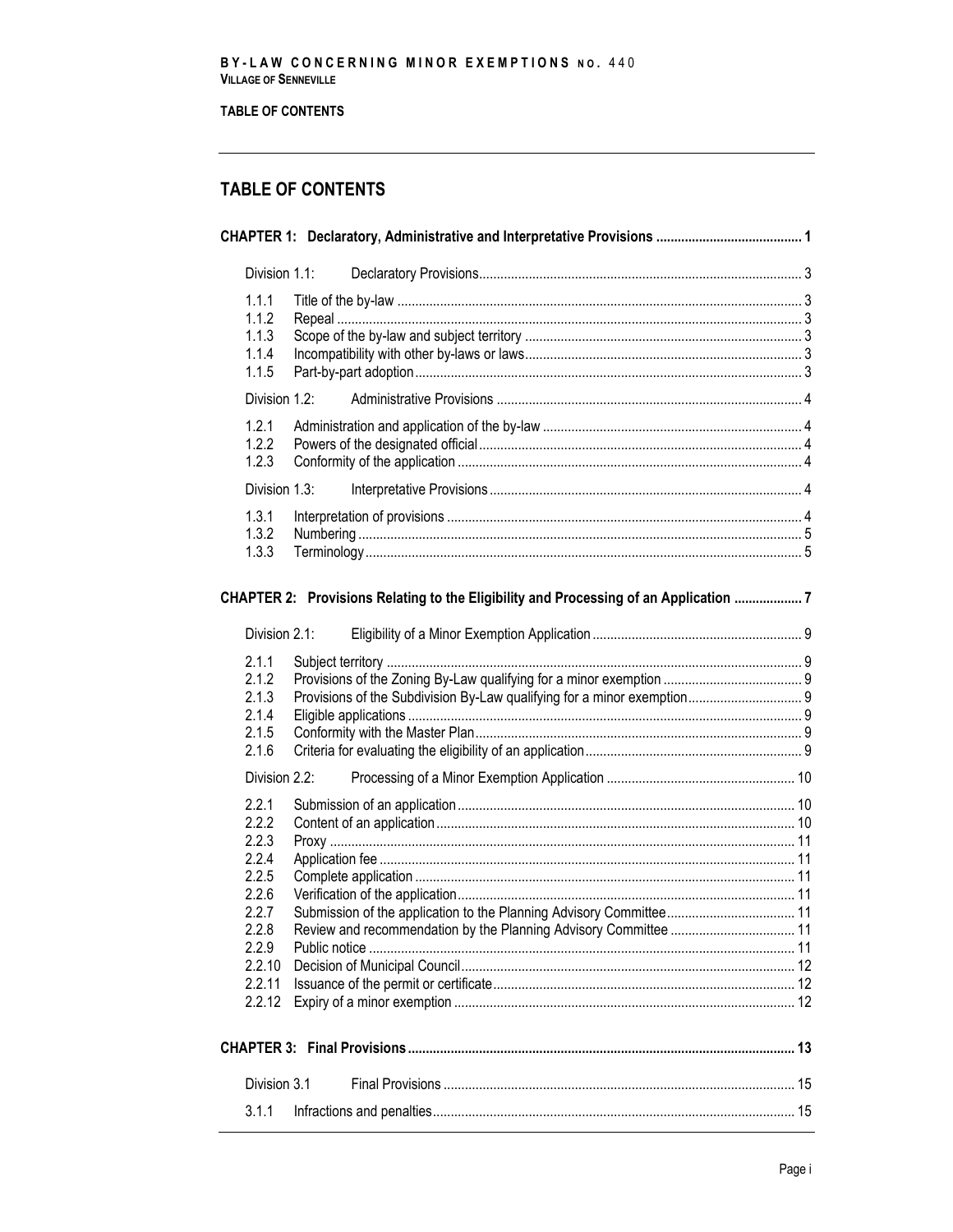# **TABLE OF CONTENTS**

3.1.2 Coming into force [.................................................................................................................15](#page-22-2)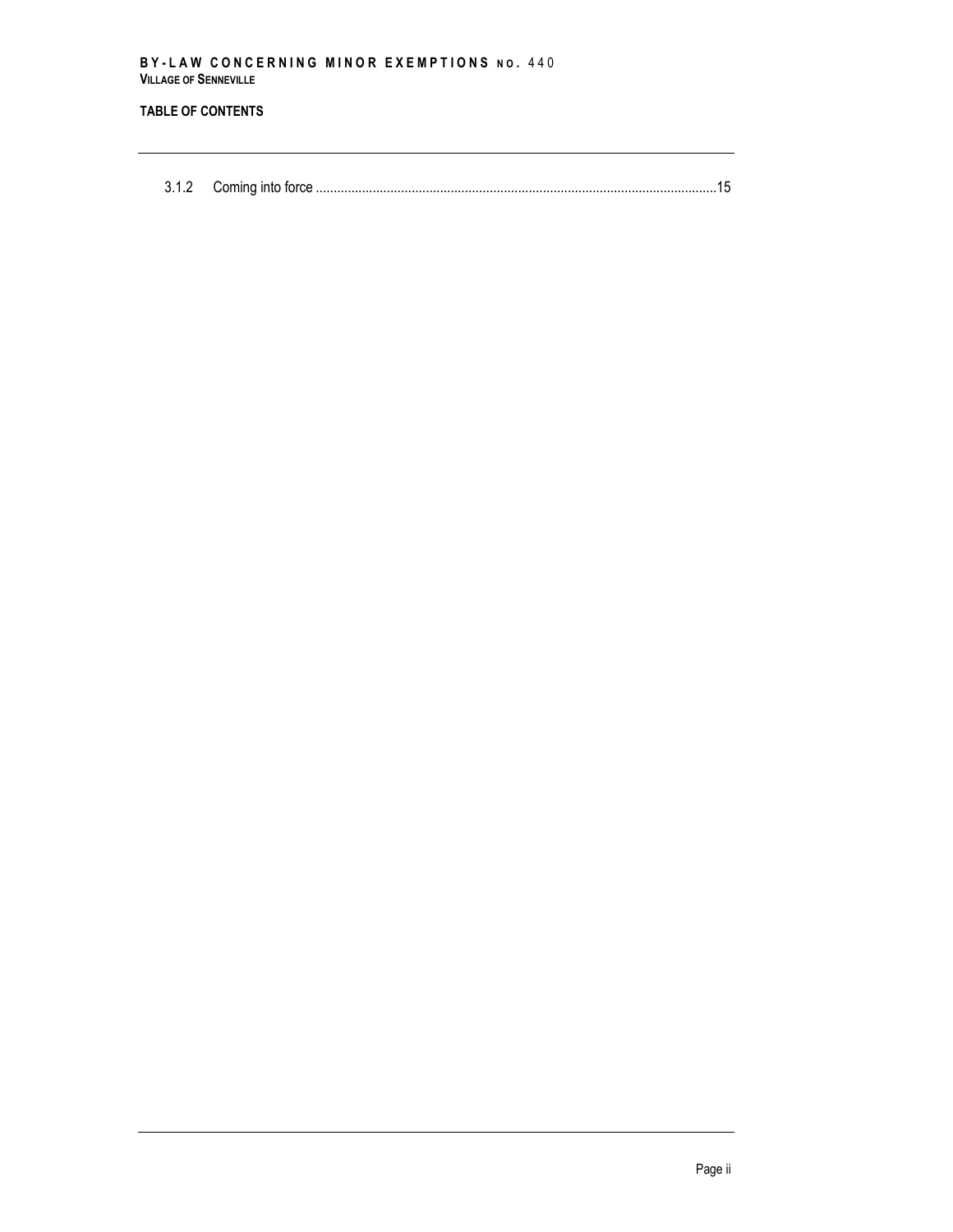

# **BY - L A W C O N C E R N I N G MI N O R EX E M P T I O N S N <sup>O</sup> 4 4 0**

<span id="page-8-0"></span>**CHAPTER 1:**

<span id="page-8-1"></span>**Declaratory, Administrative and Interpretative Provisions**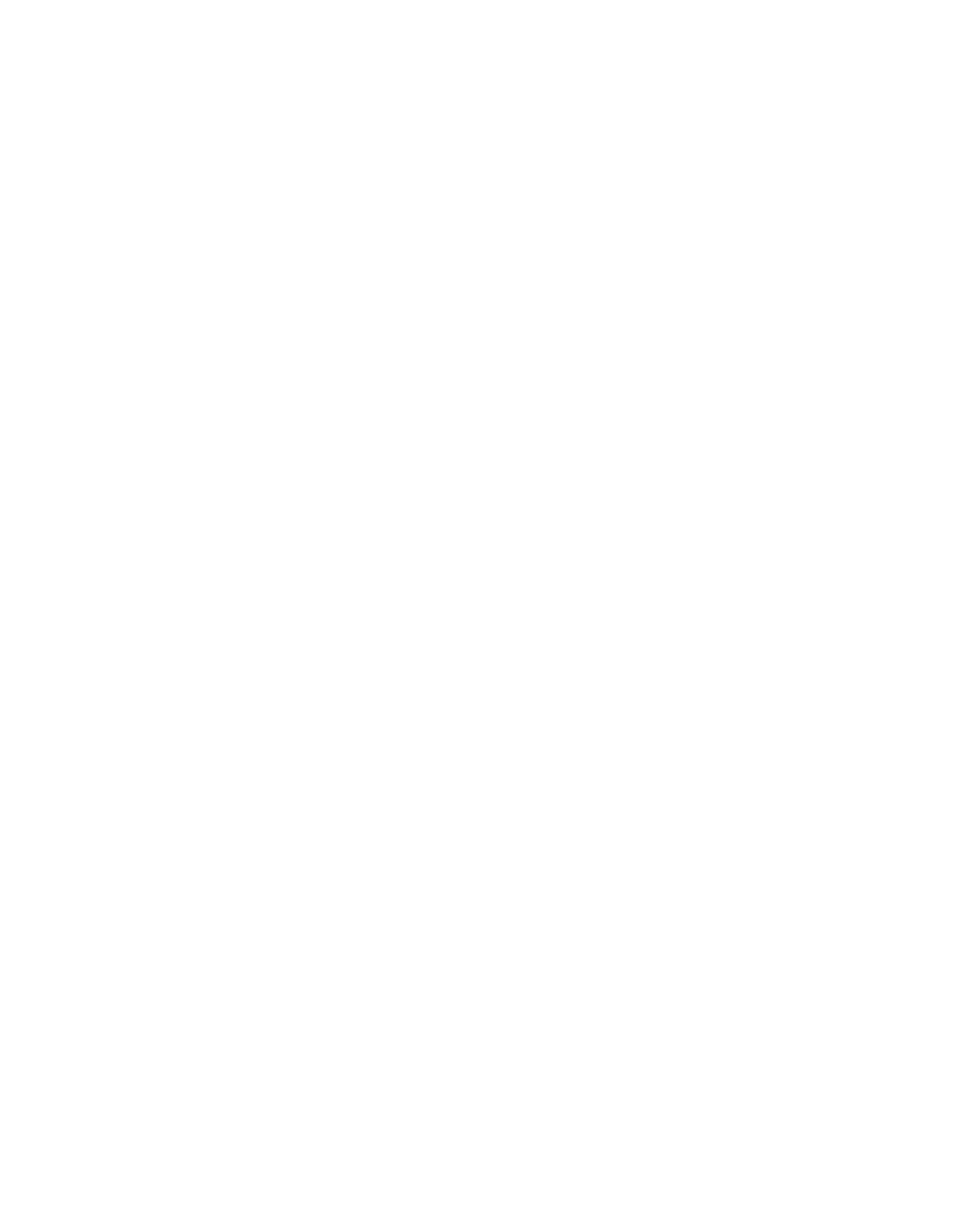**Declaratory, Administrative and Interpretative [Declaratory, Administrative and Interpretative](#page-8-1)**

# <span id="page-10-0"></span>**Division 1.1: Declaratory Provisions**

# <span id="page-10-1"></span>**1.1.1 Title of the by-law**

<span id="page-10-2"></span>This by-law bears the title *« By-Law Concerning Minor Exemptions »* and carries the number 440.

### **1.1.2 Repeal**

The present by-law repeals By-Law 351, entitled « *By-Law Concerning Minor Exemptions* » as modified by all of its amendments, as well as any other incompatible provision in another by-law in force.

# <span id="page-10-3"></span>**1.1.3 Scope of the by-law and subject territory**

The present by-law, of which the provisions are imposed on all persons, applies to the whole territory of the Village of Senneville.

# <span id="page-10-4"></span>**1.1.4 Incompatibility with other by-laws or laws**

Conforming to the present by-law does not absolve the obligation to obey the other laws or by-laws of the provincial or federal government as well as any other applicable municipal by-law.

### <span id="page-10-5"></span>**1.1.5 Part-by-part adoption**

The municipal Council of Village of Senneville hereby declares that it is adopting the present by-law, chapter by chapter, division by division and section by section, paragraph by paragraph and subparagraph by sub-paragraph, so that if a part of the present by-law were to be declared null and void by a tribunal, such a decision would have no effect on the other parts of the by-law, except in cases where the significance and scope of the by-law or of one of its provisions should be altered or modified as a result.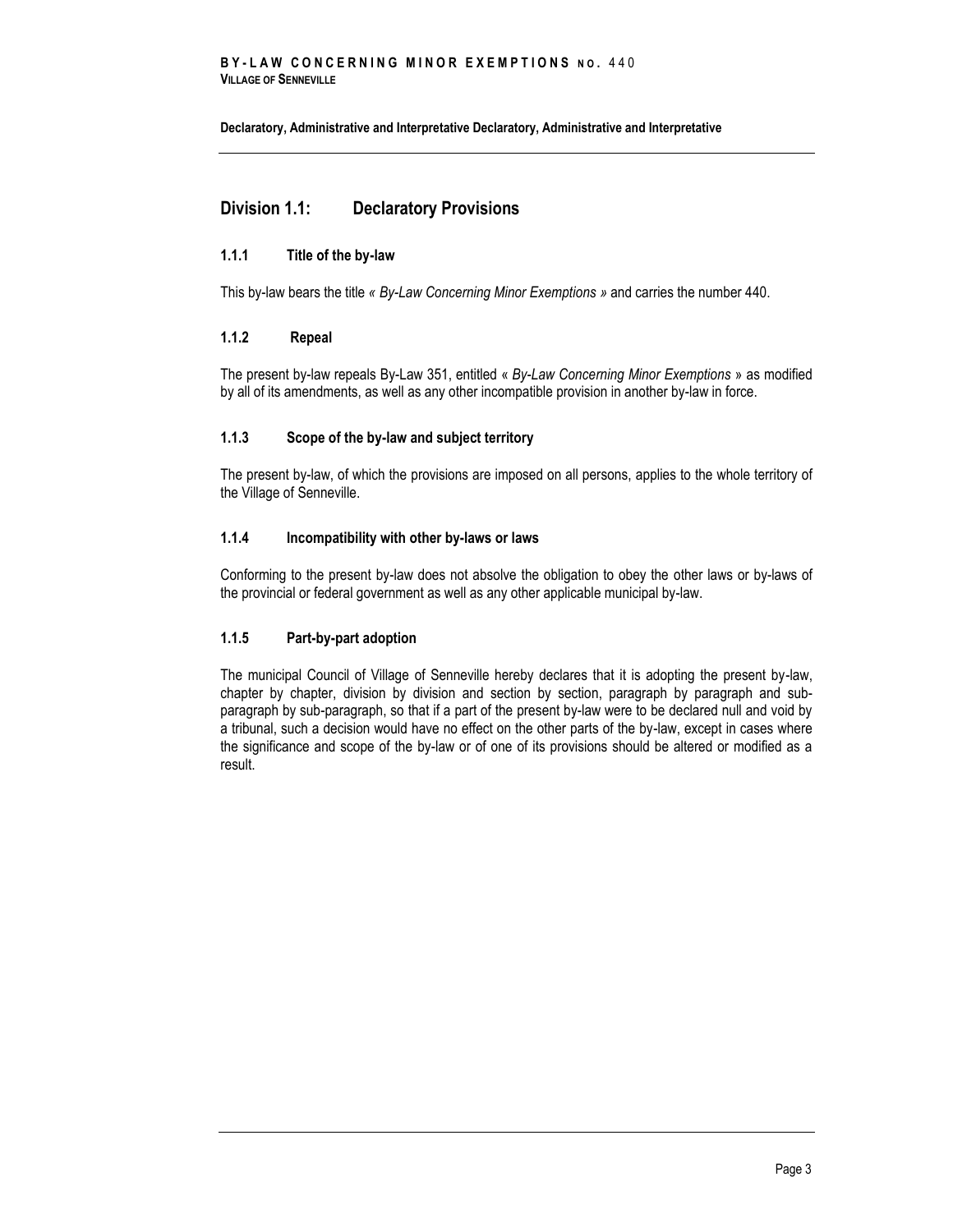**Declaratory, Administrative and Interpretativ[e Declaratory, Administrative and Interpretative](#page-8-1)**

# <span id="page-11-0"></span>**Division 1.2: Administrative Provisions**

# <span id="page-11-1"></span>**1.2.1 Administration and application of the by-law**

The administration and application of the present by-law are entrusted to any person nominated as a «designated official», by a resolution of the Municipal Council.

# <span id="page-11-2"></span>**1.2.2 Powers of the designated official**

<span id="page-11-3"></span>The powers of the designated official are stated in the *Permits and Certificates By-Law.*

### **1.2.3 Conformity of the application**

All minor exemption applications must be in conformity with the provisions of the present by-law.

# <span id="page-11-4"></span>**Division 1.3: Interpretative Provisions**

### <span id="page-11-5"></span>**1.3.1 Interpretation of provisions**

When two standards or provisions of the present by-law apply to a use, building, lot or any other object governed by the present by-law, the following rules apply:

- 1. A specific standard or provision prevails over a general provision;
- 2. The most restrictive provision prevails.

Unless the context specifies otherwise, it is understood that:

- 1. The use of the words « MUST » and « SHALL » implies an absolute obligation;
- 2. The use of the verb « CAN » implies a non-obligatory option, except in the expression « CANNOT » which means « MUST NOT »;
- 3. The word « WHOMEVER » includes individuals and corporations.

The table of contents and the chapter titles, the divisions and the sections of the present by-law are provided to improve the text's readability. In the case of contradiction between the text and the concerned title(s) of Table of Contents, the text prevails.

Plans, appendices, tables, graphics, and symbols and all forms of expression aside from the text contained in the present by-law, are an integral part of the by-law for all legal purposes.

The dimensions, areas and other measures stated in the by-law are expressed in units of the International System.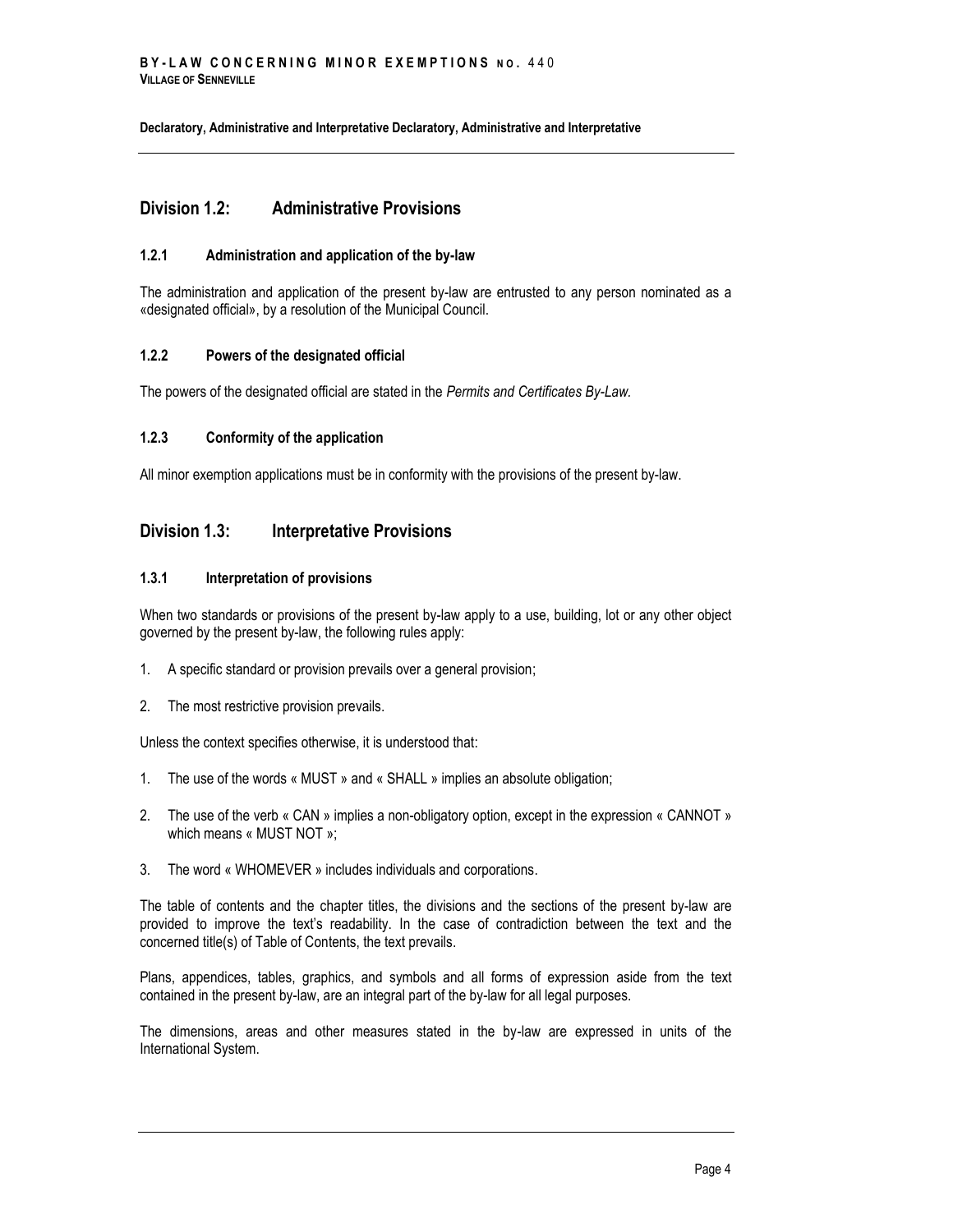#### **Declaratory, Administrative and Interpretative [Declaratory, Administrative and Interpretative](#page-8-1)**

# <span id="page-12-0"></span>**1.3.2 Numbering**

The numbering method used in this by-law is the following (when the section's text does not contain numbering related to a paragraph or sub-paragraph, it is referred to as an indented line):

- 1. Chapter
- 1.1 Division
- 1.1.1 Section
	- Indented
		- 1. Paragraph
			- a) Sub-paragraph

# <span id="page-12-1"></span>**1.3.3 Terminology**

Unless there is an explicit indication of the contrary or unless the context indicates otherwise, the expressions, terms and words have the meaning and application attributed to them in the *Permits and Certificates By-Law.*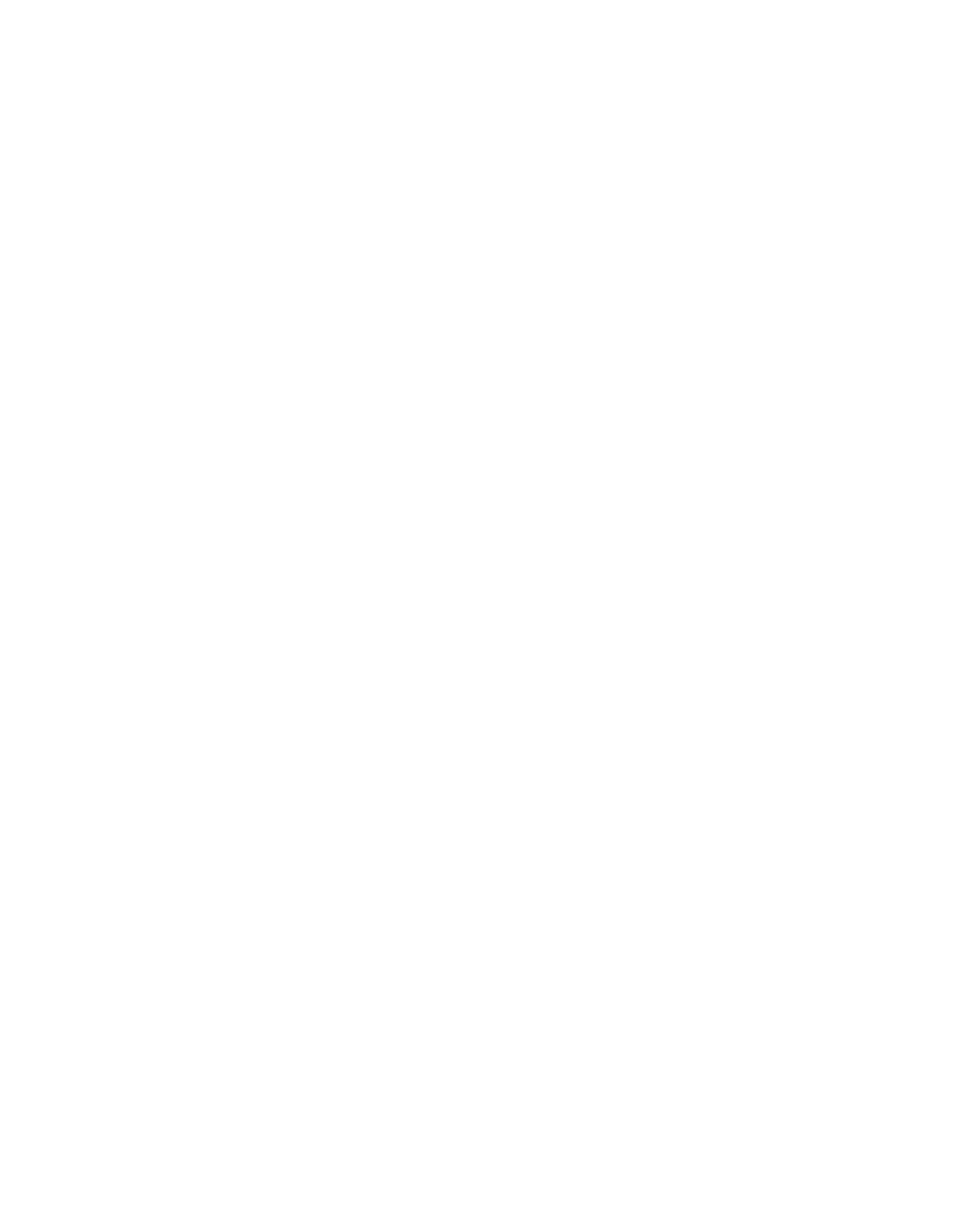

# **BY - L A W C O N C E R N I N G M I N O R E X E M P T I O N S N <sup>O</sup> 4 4 0**

<span id="page-14-0"></span>**CHAPTER 2:**

**Provisions Relating to the Eligibility and Processing of an Application**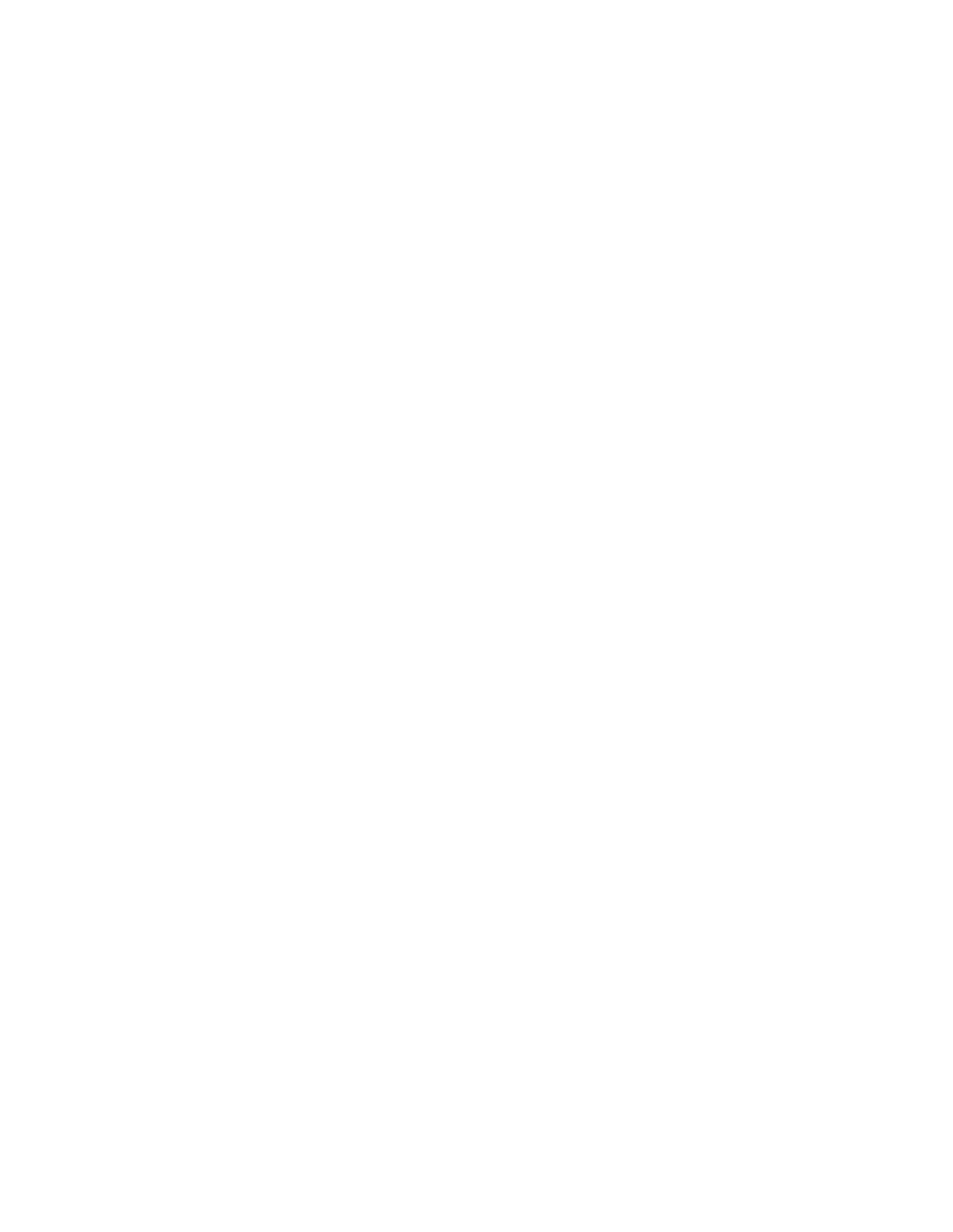# <span id="page-16-0"></span>**Division 2.1: Eligibility of a Minor Exemption Application**

# <span id="page-16-1"></span>**2.1.1 Subject territory**

The present by-law, of which the provisions are imposed on all persons, applies to all zones identified in the Zoning Plan that is an integral part of the *Zoning By-Law*, with the exception of a zone or part of a zone where occupation is subject to specific restrictions for reasons related to public security.

# <span id="page-16-2"></span>**2.1.2 Provisions of the Zoning By-Law qualifying for a minor exemption**

The regulatory provisions contained in the *Zoning By-Law* qualify for a minor exemption application, with the exception of regulatory provisions relating to:

- 1. Land use;
- 2. Land use density, in terms of dwellings per hectare;
- 3. The contribution for parks, playgrounds or natural areas.

# <span id="page-16-3"></span>**2.1.3 Provisions of the Subdivision By-Law qualifying for a minor exemption**

The regulatory provisions contained in the *Subdivision By-Law* qualify for a minor exemption application, with the exception of regulatory provisions relating to:

1. The contribution for parks, playgrounds or natural areas.

### <span id="page-16-4"></span>**2.1.4 Eligible applications**

A minor exemption application must be submitted with the permit or certificate application in conformity with the *Permits and Certificates By-Law* and must be compliant with the provisions of the *Zoning By-Law*, *Subdivision By-Law* and *Building By-Law*, which are not contained in the minor exemption application.

A minor exemption application can also be filed in the case where works are already in progress or completed and the applicant has obtained a permit or certificate for these works, and has carried them out in good faith.

# <span id="page-16-5"></span>**2.1.5 Conformity with the Master Plan**

<span id="page-16-6"></span>All minor exemption applications must respect the objectives of the *Master Plan By-Law.*

### **2.1.6 Criteria for evaluating the eligibility of an application**

The criteria for evaluating the eligibility of a minor exemption application are the following:

1. The enforcement of regulatory provisions contained in the application, or of one of these provisions, would create a serious prejudice for the applicant if the minor exemption is not granted;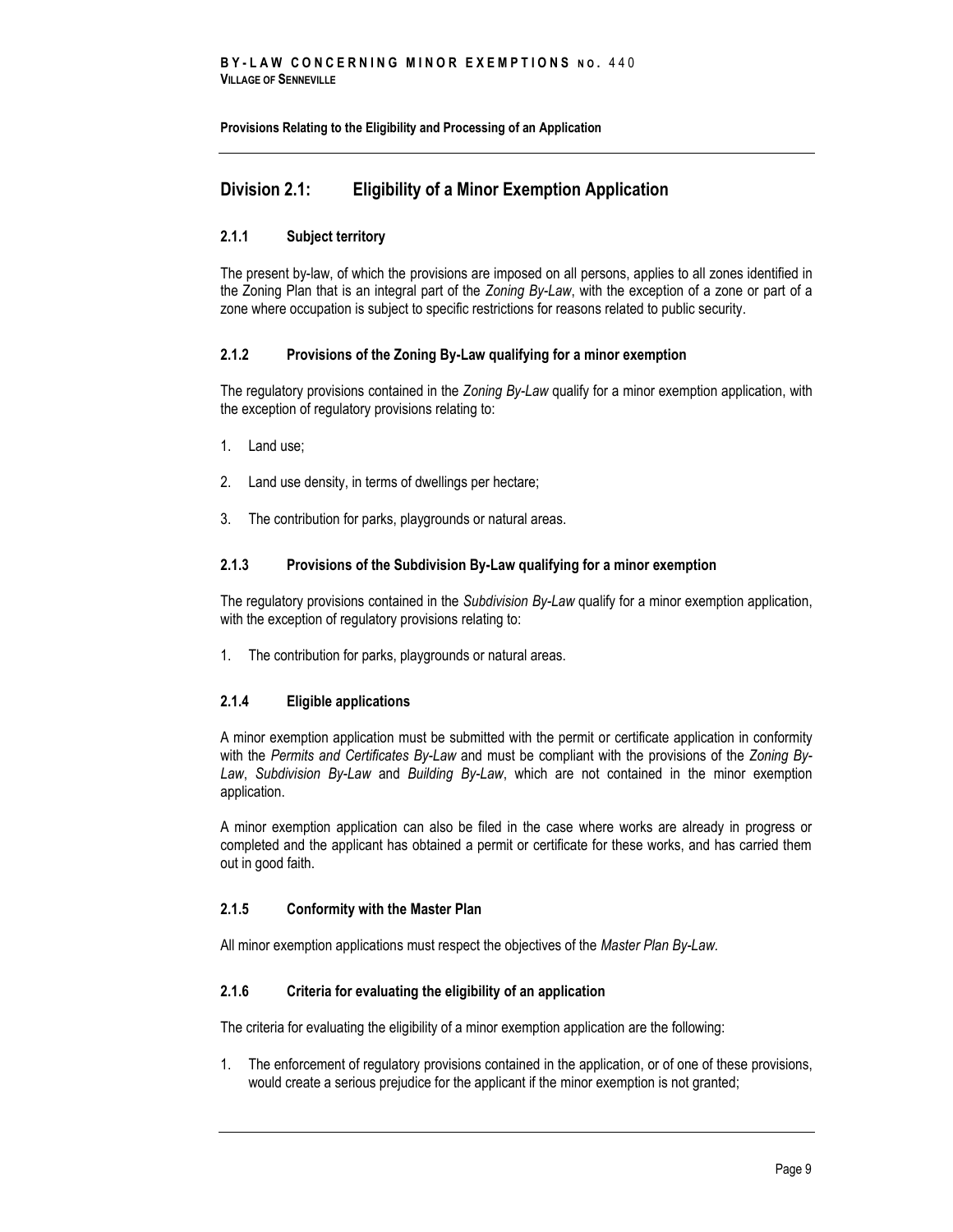2. The application respects the conditions stated in sections 2.1.1 to 2.1.5 of the present by-law.

In all cases, if the minor exemption application is granted, it cannot reduce the peaceful enjoyment of the owners of neighbouring properties and must respect their right of ownership.

# <span id="page-17-0"></span>**Division 2.2: Processing of a Minor Exemption Application**

# <span id="page-17-1"></span>**2.2.1 Submission of an application**

The applicant of a minor exemption application must submit a written application in 1 copy, as well as the plans and documents required by section 2.2.2 of the present by-law.

# <span id="page-17-2"></span>**2.2.2 Content of an application**

The applicant of a minor exemption application must submit a written application on the form provided by the designated official and submit the following plans and documents:

- 1. Complete contact details of the owner (name, address and telephone number);
- 2. In a case where the application is submitted by a representative, a form of proxy from the owner authorizing the representative to act on his/her behalf;
- 3. The property title for the immovable contained in the application to confirm the applicant's ownership;
- 4. A description of the lot or parcel on a cadastral plan or a certificate of location;
- 5. A certificate of location prepared by a land surveyor for an existing structure;
- 6. A site plan prepared by a land surveyor for a projected structure;
- 7. In the case of an application relating to height, the exact height dimension of the existing structure, building or project prepared by a land surveyor;
- 8. Recent photographs, taken no more than 30 days preceding the application, of buildings, structures, projects or of the lot on which the works are to be carried out, as well as the structures located on adjacent lots;
- 9. The details of all existing and projected derogations including the reasons why the project cannot be completed in conformity with the prescribed regulations;
- 10. The demonstration of the prejudice caused to the applicant;
- 11. The demonstration that the minor exemption does not affect the peaceful enjoyment of the owners of neighbouring properties and must respect their right of ownership.

The plans and documents required by the present section are in addition to those required by the *Permits and Certificates By-Law* in the case where a permit or certificate application is submitted.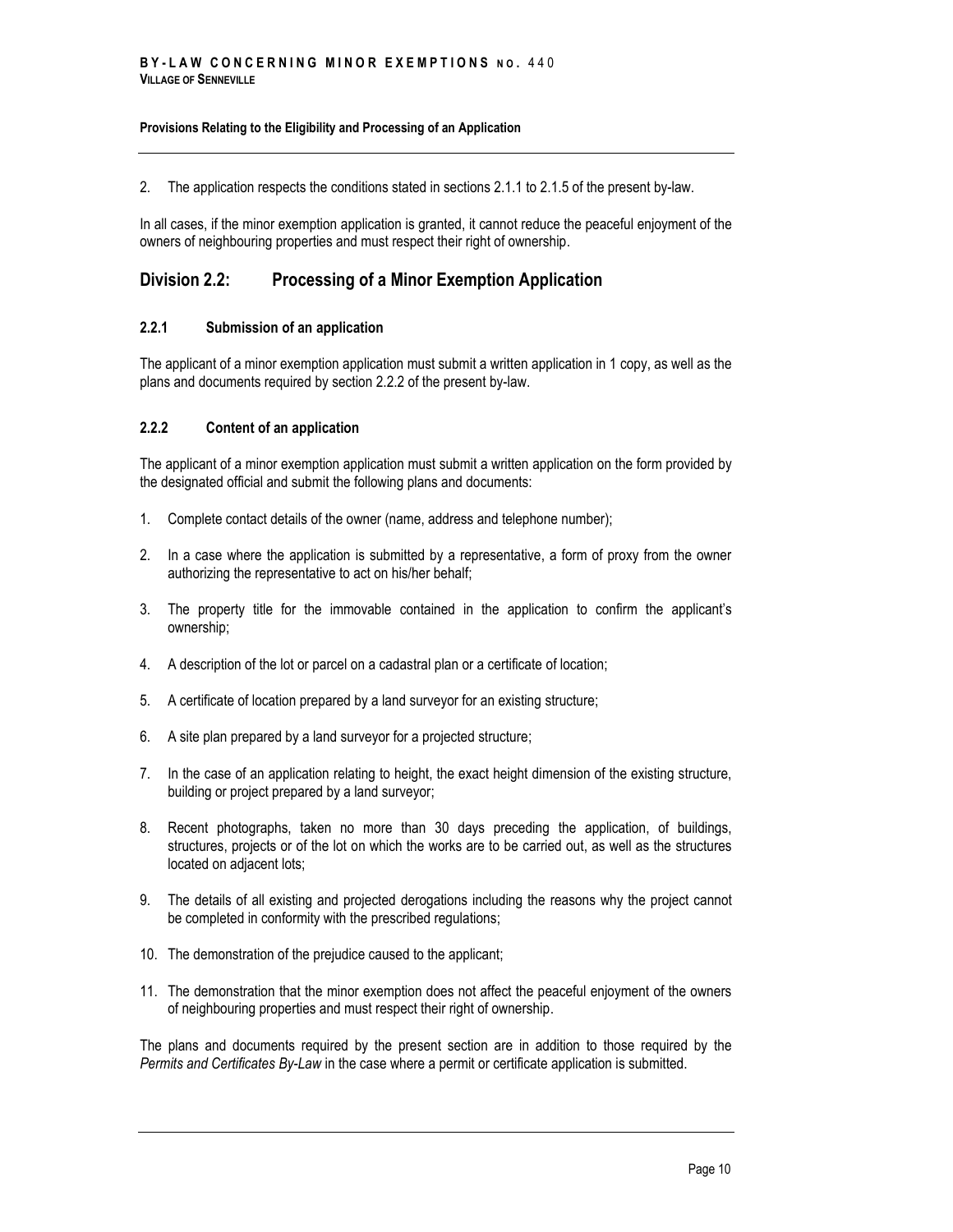# <span id="page-18-0"></span>**2.2.3 Proxy**

If the applicant of the minor exemption application is not the owner of the building, structure or lot contained in the application, he/she must include a proxy upon submission of the application, signed by the owner and authorizing him/her to submit the application.

## <span id="page-18-1"></span>**2.2.4 Application Fees**

The applicable fee for the review and processing of a minor exemption application is set at \$600. If the applicant submits a second minor exemption application with the same object, the fee is set at \$200.

In all cases, these fees are non refundable.

<span id="page-18-2"></span>These fees do not cover the fees applicable to the issuance of a permit or certificate.

### **2.2.5 Complete application**

The minor exemption application is considered to be complete once the application fee has been paid and all required documents and plans have been submitted to the designated official.

### <span id="page-18-3"></span>**2.2.6 Verification of the application**

The designated official verifies the conformity of the application with the present by-law. Upon request by the designated official, the applicant must provide all additional information required for the proper understanding of the application.

### <span id="page-18-4"></span>**2.2.7 Transmission of the application to the Planning Advisory Committee**

Once the application is complete and the designated official has verified the conformity of the application, the minor exemption application is transferred to the Planning Advisory Committee for review within 60 days.

### <span id="page-18-5"></span>**2.2.8 Review and recommendation of the Planning Advisory Committee**

The Planning Advisory Committee formulates in writing its opinion as a recommendation, taking into account the provisions of the present by-law and submits its recommendation to the Municipal Council.

During the meeting, the Planning Advisory Committee members can hear the interested persons that have submitted such a request beforehand to the designated official.

# <span id="page-18-6"></span>**2.2.9 Public notice**

At least 15 days prior to the holding of the meeting at which the Municipal Council will issue a decision on the minor exemption application, the Town Clerk of the municipality shall publish a notice in accordance with the law that governs the municipality.

The fees applicable to the public notice's publication are set in section 2.2.4.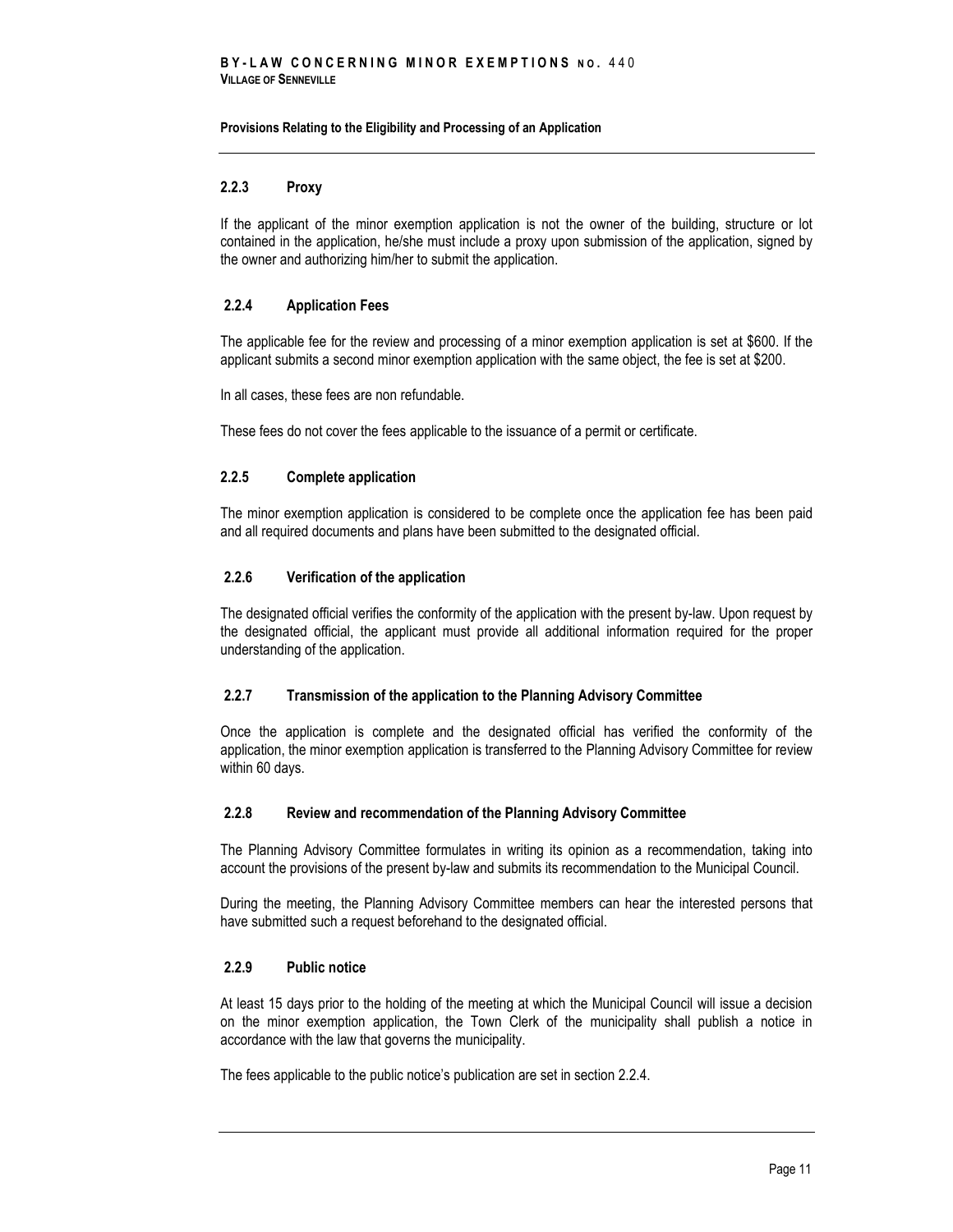The notice indicates the date, time and location of the Municipal Council's meeting and the nature and effects of the requested exemption. This notice contains the affected immovable's designation by referring to the street and civic address or at the very least, its cadastral number, and mentions that any interested person can be heard by the Municipal Council on the matter of this application.

# <span id="page-19-0"></span>**2.2.10 Decision of the Municipal Council**

The Municipal Council renders its decision during a meeting on the date provided in the public notice mentioned in section 2.2.9, after having received the recommendation of the Planning Advisory Committee and after having heard all interested persons wishing to comment on the application.

The resolution by which the Municipal Council renders its decision can include conditions that are in accordance with the municipality's powers, in order to attenuate the impact of the exemption.

A copy of the resolution by which the Municipal Council renders its decision must be given to the applicant of the minor exemption application.

# <span id="page-19-1"></span>**2.2.11 Issuance of the permit or certificate**

The permit or certificate will only be issued by the designated official once a certified copy of the resolution by which the Municipal Council grants the minor exemption, has been obtained.

The designated official issues the permit or certificate if the application is compliant with the urban planning by-laws in force, except those covered by the minor exemption, and when applicable, if the conditions included in the resolution approving the application are fulfilled.

# <span id="page-19-2"></span>**2.2.12 Expiry of a minor exemption**

A minor exemption expires when the works for which it is granted have not begun within the 12 months following the decision of the Municipal Council.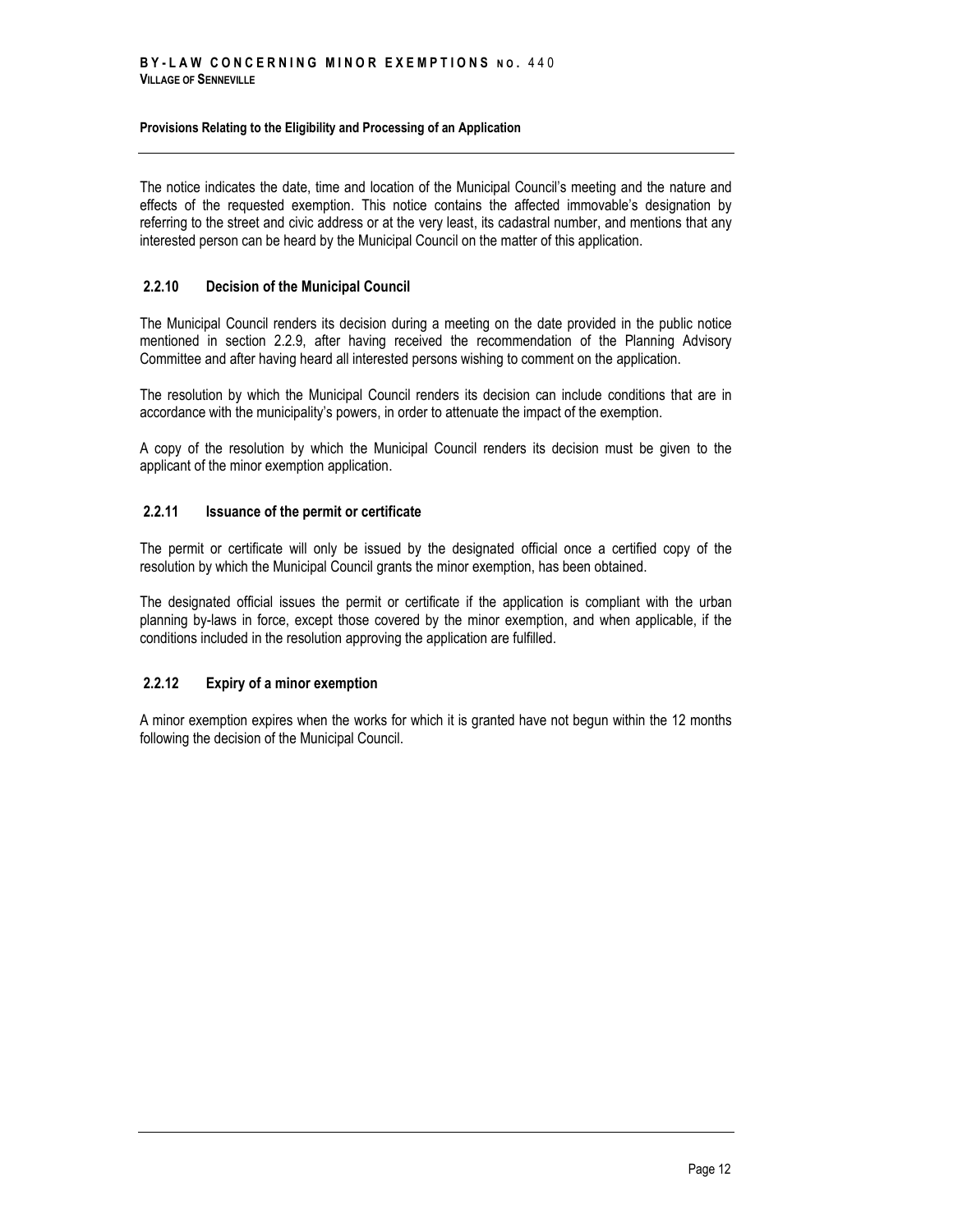

# **BY - L A W C O N C E R N I N G M I N O R E X E M P T I O N S N <sup>O</sup> 4 4 0**

<span id="page-20-0"></span>**CHAPTER 3:**

**Final Provisions**